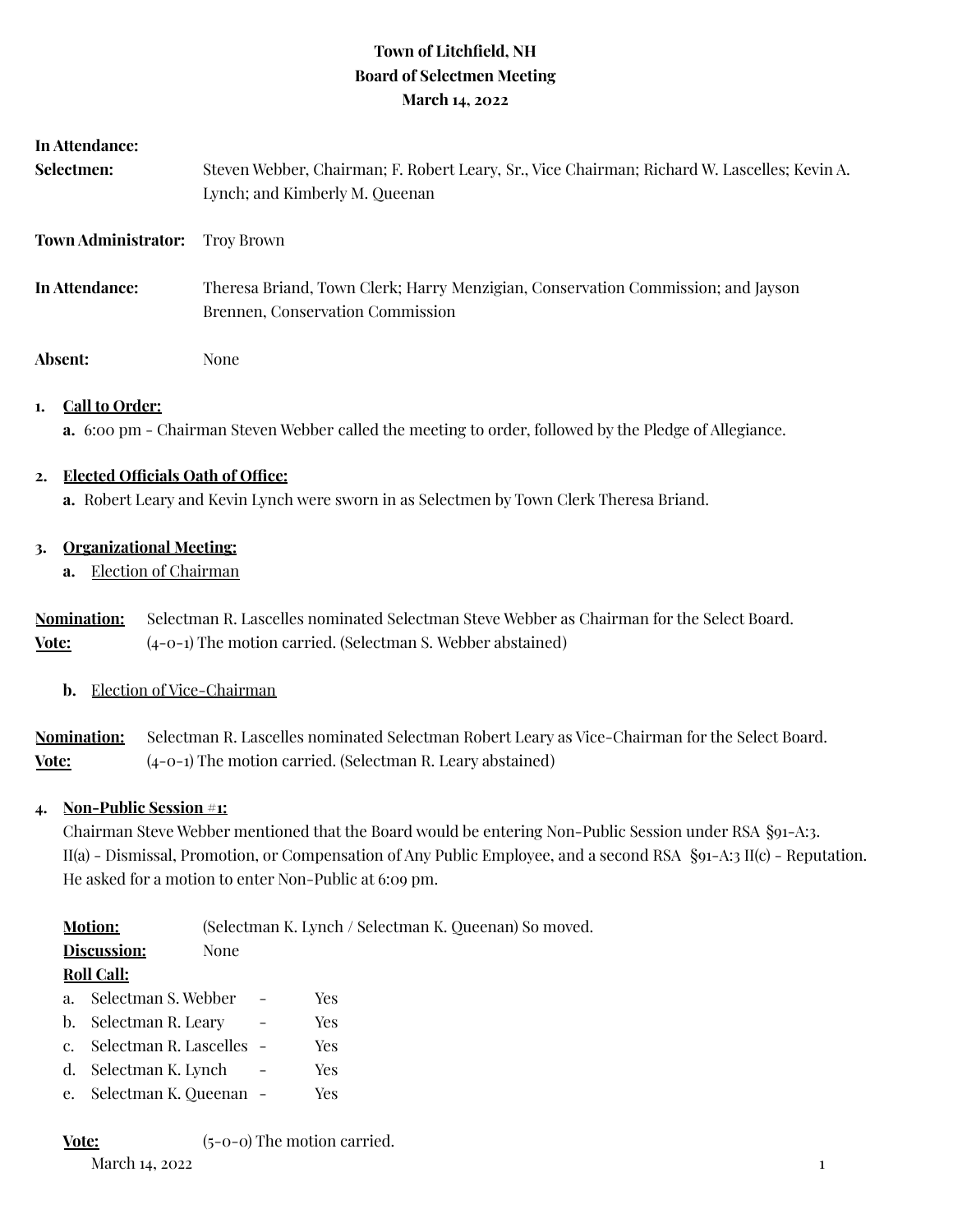### **5. Reconvene:**

**Motion:** Selectman Leary / Selectman Lynch motioned to adjourn the Non-Public Session at 6:55 pm.

**Discussion:** None

**Vote:** (5-0-0) The motion carried.

#### **6. Review and Approval of Consent Items:**

- **a.** A/P Manifest: 03/08/22 \$100,468.61; 03/15/22 \$54,474.69
- **b.** P/R Manifest: 03/10/22 \$58,020.50; 03/17/22 \$62.142.43
- **c.** Treasurer and Town Clerk / Tax Reconciliation for February 2022
- **d.** Veterans All Credit  $(2)$  \$750
- **e.** Elderly Exemptions (4)
- **f.** Purchase Order M-22-06 \$16,950 for Communication Tower's Generators
- **g.** Gravel Tax Warrant Map 21, Lot 18 (\$3,302.40)
- **h.** Intent to Excavate Map 21, Lot 18
- **Motion:** (Selectman R. Lascelles / Selectman K. Lynch) Motion to accept the Review and Approval of Consent Items.

**Discussion:** None

**Vote:** (5-0-0) The motion carried.

#### **7. Request for Additional Items / Other Business:**

**a.** None

#### **8. Business:**

#### **a. Meeting Minutes:**

- i. February 28, 2022, Meeting Minutes
- **Motion:** (Selectman R. Leary / Selectman R. Lascelles) Motion to accept the February 28, 2022, Meeting Minutes.

**Discussion:** None

**Vote:** (4-0-1) The motion carried. (Selectman S. Webber abstained)

#### **b. Fishing Derby - Harry Menzigian:**

Harry Menzigian stated that the Rec Commission and the Conservation Commission decided to bring back the fishing derby, and they are going to hold the derby at Brookyard Brook. Mr. Menzigian mentioned that he came up with the rules and prizes. The sponsor for the event is Paul Lemire, and he will supply different prizes that will be passed out to the children.

Mr. Menzigian commented that he ordered the fish and was surprised at the increase in cost. He had a budget of \$650 and could only purchase 158 fish, and the state will supply another 158 fish. The commissions will likely install a snow fence to keep the fish in the brook.

Mr. Menzigian stated that the derby would occur on May 14 from 8 am until 11 am. He mentioned that Parker Park has limited parking, and they are hoping for around 25 cars. The commissions agreed that they did not want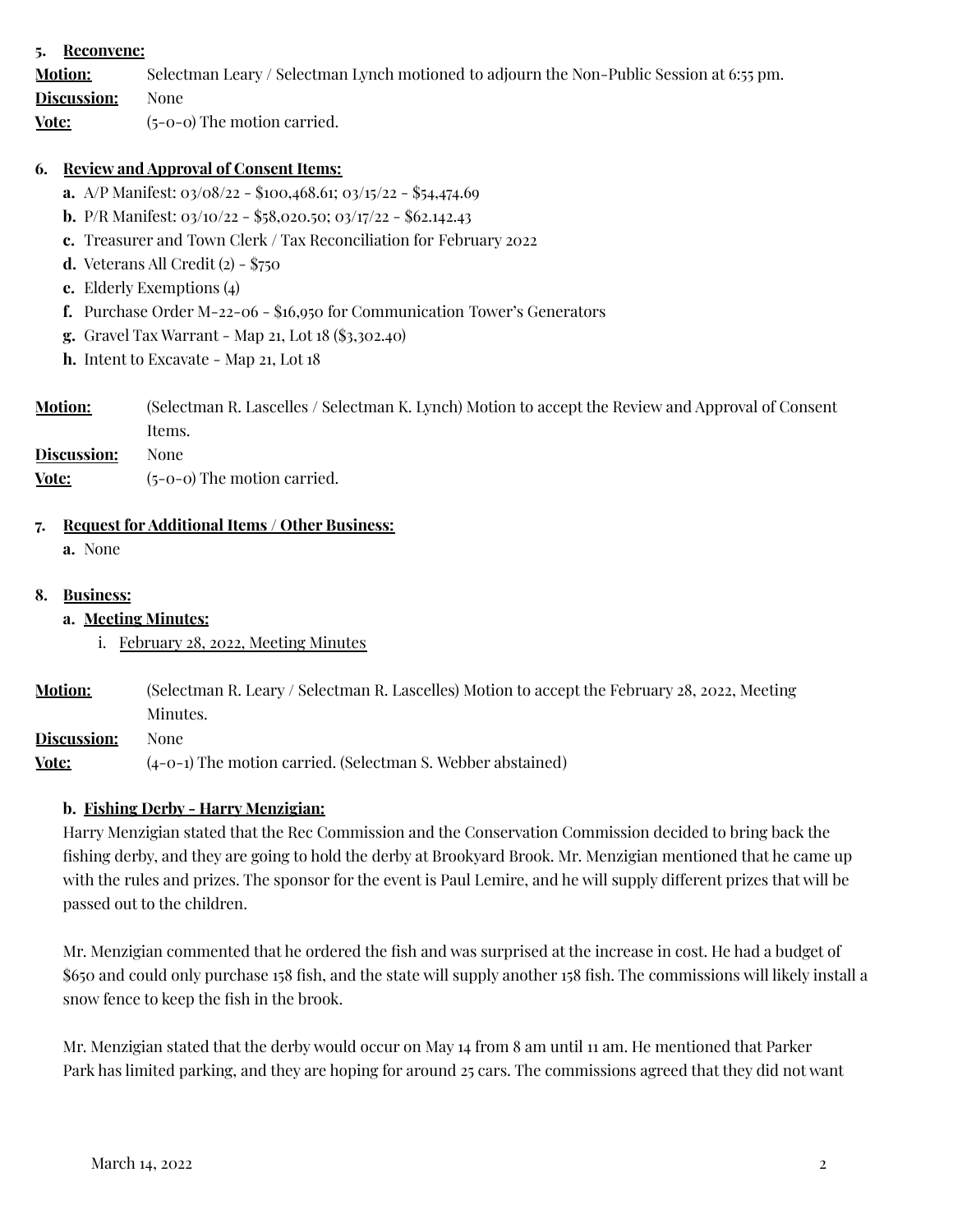children walking from the Community Garden to Parker Park to Brookyard Brook. He asked the Board for help getting the police and fire to provide detail for the event.

The Board discussed how a fishing derby is a great event and how they enjoyed it in the past. They also discussed that anyone over the age of 16 must have a license to fish.

Town Administrator Troy Brown mentioned that he would reach out to the police and fire departments and request details for the event.

## **c. Old Town Hall Parking Lot Improvements:**

Jayson Brennen mentioned that he came to the meeting to update the Board on the plans to replace the handicap staircase, remove some paving, and plant grass. Mr. Brennen showed the Board the existing outside conditions of Old Town Hall, and then he showed the Board what the exterior of Old Town Hall would look like.

Mr. Brennen described how six parking spots would be removed, plus the walkway on the north side of the building. He commented that the ramp would be repositioned. A local company has said they are willing to help with the cleanup. Mr. Brennen noted that volunteers would help line the front of Old Town Hall with granite and plant new trees.

Mr. Brennen mentioned that the Historical Society does not have an issue with the improvements, and Mr. Charboneau informed Mr. Brennen that he might be able to help with the parking lot next month. Selectman Lascelles asked if anyone had looked into a historical marker for the old Town Hall, and Selectman Queenan stated that it had been looked into, and she will get an update for him.

Mr. Brennen and the Board discussed what would happen if they removed the handicap ramp, and they agreed that a temporary ramp could be built. Town Administrator Brown commented that he invited Mr. Brennen to the meeting so that the Board was made aware of everything that would happen.

Selectman Lascelles asked if the project would be completed by Memorial Day. Mr. Brennen commented that if the pavement were ripped up in early April, they would have two months to let the grass grow. The rest of the project would be worked on during the summer. Mr. Brennen added that he received a message from Mr. Calawa informing him not to worry about the Memorial Day ceremony and they could work around the project.

The Board thanked Mr. Brennen for coming to the meeting.

### **9. Public Input @ 7:28 pm:**

# **a. Michael Forte, 70 Talent Road:**

Mr. Forte thanked the Board for their work and patience. Mr. Forte noted that he wanted to add a different perspective to the fire truck issue. Mr. Forte mentioned that if he had known that the purchase of a new fire truck was going to be a warrant article, he would have provided an argument for the purchase of the fire truck.

Mr. Forte stated that he is a mechanic for the City of Somerville and has worked for the City for eight years. Mr. Forte noted that he had been involved with purchasing, building fire apparatus, and knowledge of these trucks from front to back. He mentioned that the 30-year-old fire truck needs to be replaced and added that he inspected the fire truck. Mr. Forte commented that 30 years is the limit on pumps for fire trucks, and 25 years is the limit for ladder fire trucks. He stressed that when it comes to purchasing new fire trucks, the price never goes down, the price only goes up, and the cost of a new fire truck goes up 3% to 8% every year. He noted that we would see a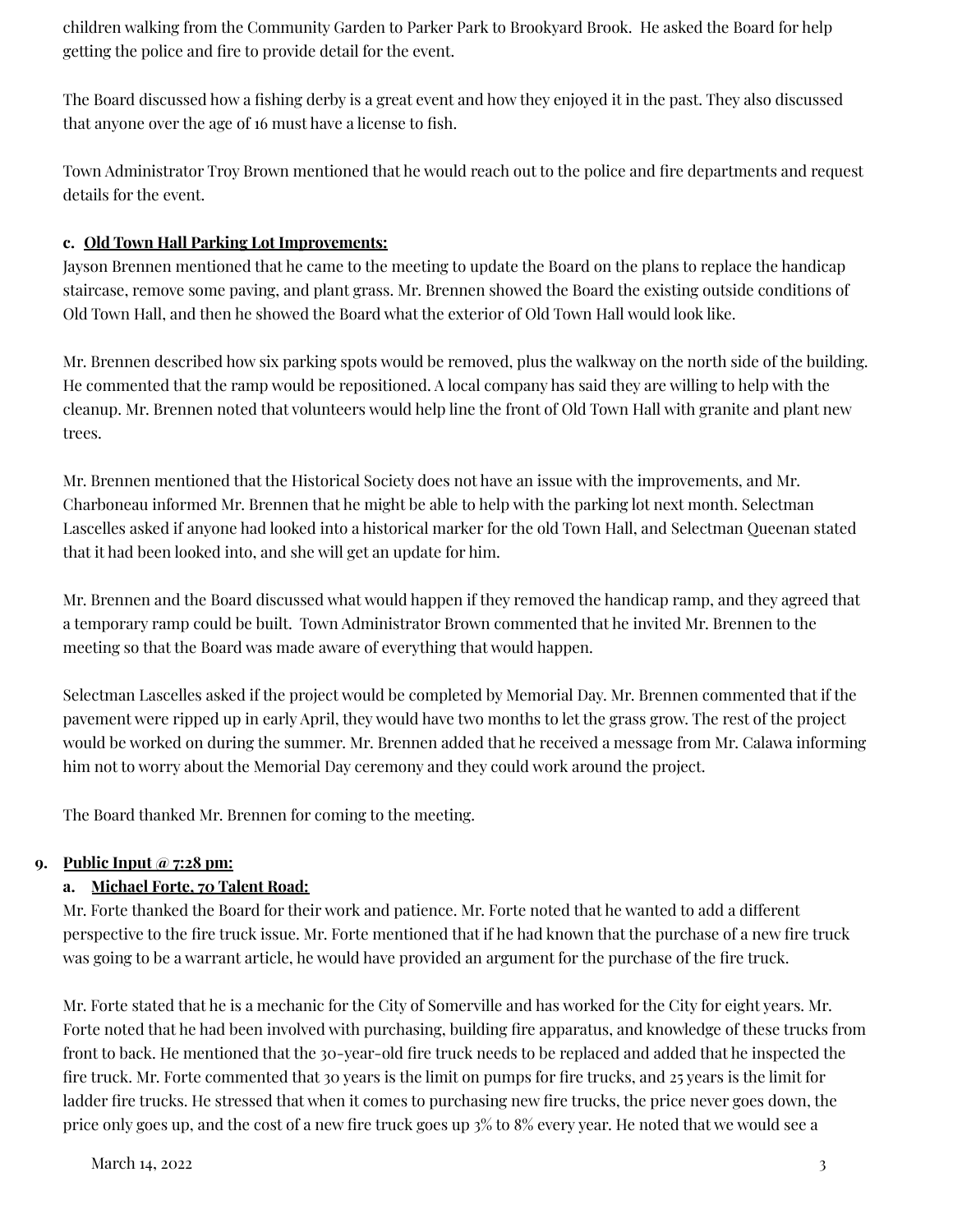significant increase in the price for a new fire truck next year because of the current supply issues.

Mr. Forte stressed that the fire truck would likely fail when someone's house is on fire, not while sitting in the fire station bay. He described a situation where the fire truck would pull up to a house fire, and the firefighters would switch on the pump, and the pump would fail. Mr. Forte added that the fire truck would become a paperweight when it fails because there are no parts made for a 30-year-old fire truck.

Mr. Forte stated that he was pleading with the Select Board to purchase a fire truck using the ARPA funds. Selectman Lascelles asked if Mr. Forte saw any damage to the frame of the fire truck during his inspection. Mr. Forte acknowledged that he saw a lot of rust on the frame.

Mr. Forte commented that the fire truck engines are meant to be driven and not remain parked in the fire station. He described how a fire truck parked in a bay is similar to a car sitting in someone's backyard and not running for a period. The engine not being used winds up taking mileage off the fire truck. He also described all the other fire trucks' issues when they are not being used.

The Board thanked Mr. Forte for inspecting the fire engine, input, and attending the meeting.

### **10. Business (cont.):**

## **d. Lease Agreement - Map 15, Lot 22:**

Town Administrator Troy Brown commented that the lease agreement is the annual agreement that the Select Board has approved the last few years. He noted that the Select Board could only approve a one-year lease agreement; a multi-year lease agreement requires a Town vote. The property is located at 296 Charles Bancroft Highway, McQuesten Farm, and the Town of Litchfield has agreed to a one-year lease for \$1,000.

**Motion:** (Selectman K. Lynch / Selectman K. Queenan) Motion to authorize Town Administrator Brown to sign the lease on the Select Board's behalf. **Discussion:** None **Vote:** (5-0-0) The motion carried.

### **e. Resignation - Ruth Ellen Whitney, Trustee of Trust Funds:**

Town Administrator Troy Brown mentioned that the Select Board received the resignation too late to place the position on the ballot. The resignation came in after the deadline to sign up for office. Mr. Brown reached out to legal counsel, the Select Board is the appointing authority, and the Board will appoint someone just for this year.

The Board discussed contacting the Trustees and seeing if they can recommend someone. Chairman Webber suggested that the Board use social media for advertising the open position. The Board then discussed who was on the ballot, and Michael Falzone's name came up as the first person to contact regarding the open position.

Mr. Brown said that he would contact Mr. Falzone and find out if he is interested in becoming a Trustee to the Trust Fund.

### **f. Board Appointments:**

Town Administrator Troy Brown commented that he supplied a list of the current Selectmen and their appointments before the election. The Board agreed to the following appointments: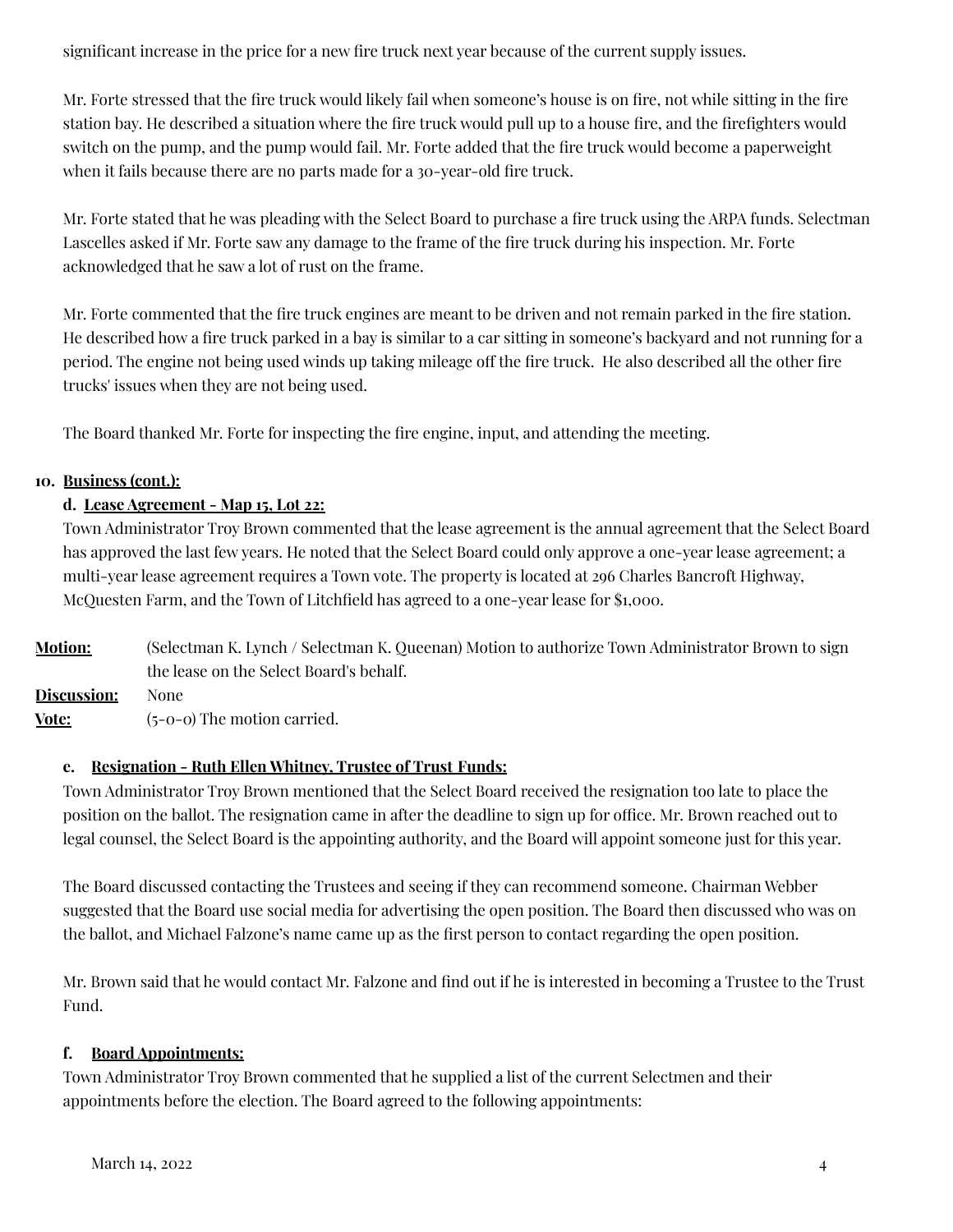#### i. **Chairman Steve Webber**

- 1. Rec Commission
- 2. School Facilities Improvement Committee

#### ii. **Vice-Chairman Robert Leary**

1. Budget Committee

### iii. **Selectman Rich Lascelles**

- 1. Heritage Commission
- 2. Emergency Management Team

## iv. **Selectman Kevin Lynch**

1. Conservation Commission

### v. **Selectman Kim Queenan**

- 1. Planning Board
- 2. Capital Improvement Planning Committee (CIPC)

### **g. Town Administrator Report:**

Town Administrator Troy Brown reviewed several items with the Select Board.

### i. **Litchfield Community Church Food Pantry**

The Litchfield Community Church thanked the Town for the donation at the end of the year. The Town has made this donation for the last couple of years, and the funds go directly to aid the residents of Pelham.

### **ii. Boulderdash Trail Bridge Construction**

Mr. Brown commented that Jayson Brennen reached out to him about bridge crossings at the Boulderdash Trail. The Boulderdash Trail is a new trail that is in the State Forest. Mr. Brennen contacted Mr. Brown and wanted to make sure the Select Board felt comfortable with him constructing some of the bridge crossings.

### iii. **VFW Awards**

The Town received a letter from the VFW regarding their annual event. The event recognizes residents, public employees, firemen, and policemen. Mr. Brown asked that the Select Board look at the letter and make a recommendation.

### vi. **Water Use Reporting**

Mr. Brown commented that Roy Memorial Park has an irrigation system. He noted that the Town has met with the NH-DES over the years, and the Town is supposed to report the amount of water used through the irrigation system. Mr. Brown mentioned that the idea was to install a meter, and Pennichuck would come around and read the meter. He noted that the Town was never able to get the meter to work for some reason. The first meter froze up; the Town installed a new meter, which never worked.

Mr. Brown stated that the Town received a notice of violation, and he contacted the NH-DES to see what can be done about receiving some type of notification regarding the use of water this year. He pointed out that the Town has used different landscapers over the past few years, and he would like to speak with the current landscaper about installing a water meter that works.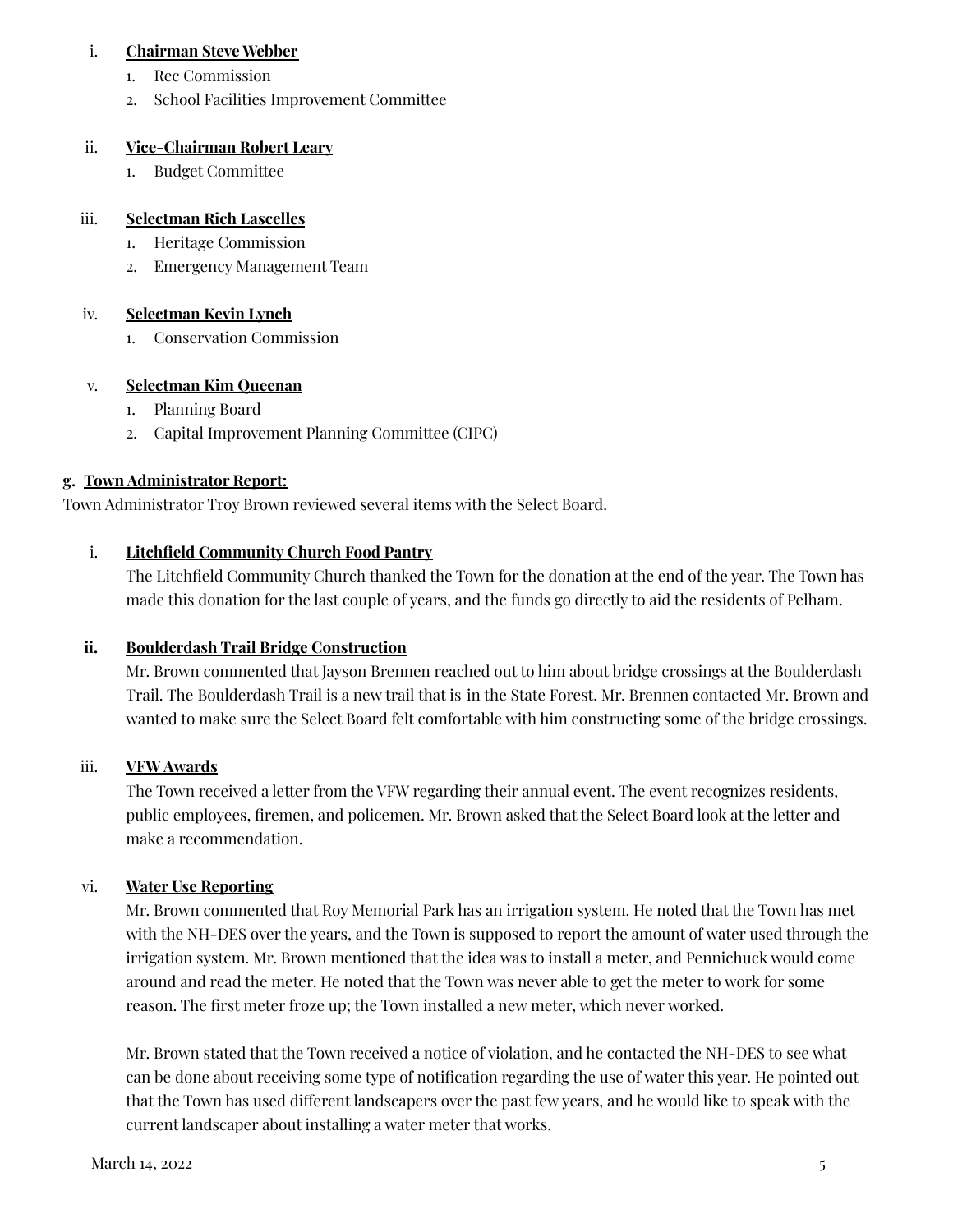#### vii. **LED Street Lights**

Mr. Brown mentioned that he received an invoice for the completion of the project. The contractor informed Mr. Brown that they wanted to replace the street lights first and see if Roy Memorial Field would still need lighting.

#### viii. **Aerial Imagery / Fly Over**

Mr. Brown commented that Mr. Brennen had given a presentation to the Select Board regarding coordinating with the Town of Hooksett and the vendor responsible for doing the aerial imagery. Mr. Brennen is still working on trying to get the aerial imagery done.

#### ix. **Pennichuck Water Complaint**

Mr. Brown mentioned that the Town had received correspondence from some residents. The first correspondence was a letter regarding the agreement issued by the PUC over the new water rates. Mr. Brown noted that the Town could represent the Town's interest, but the Town has difficulty spending taxpayer's money on individual claims.

Mr. Brown suggested that the Select Board take the letter they received and forward it to the attorney, and the Board could see if the attorney would be interested in drafting a response to the resident.

#### x. **43 Tanager Way Public Safety Issue**

Mr. Brown stated that 43 Tanager Way is the address of the homeowners that had bullets strike their home. The Londonderry and Litchfield Police Departments have concluded their investigation and had no findings. There was no way to identify the weapon used and the vicinity where the shots were fired.

The homeowner is asking that the Select Board get involved. Chairman Webber suggested that the Select Board start by inviting the Londonderry and Litchfield Police Departments to meet with the homeowners. Mr. Brown stated that he could facilitate the meeting.

### xi. **Fire Truck Purchase**

Mr. Brown commented that he did not know that Mr. Forte would come to the meeting and speak about the need to purchase a new fire truck. Mr. Brown noted that the Article was defeated by 698 (yes) to 836 (no).

Mr. Brown mentioned that if the Article had passed, the Town would have exceeded the tax cap; the Budget Committee was not permitted to recommend the Article because it would go over the tax cap. Still, they unofficially tried to show their support for the Article.

Mr. Brown commented that 'No means No' does not apply in this scenario. The Town would now use a different funding source than raising and appropriating funds to purchase the fire truck. If the Select Board used the ARPA Funds, the funds would be considered a grant. The Select Board has the authority to accept the funds and use the funds in the Town's best interest. The Town has already accepted \$452,575 from last year, and the Town will receive a similar amount in either May or June.

Mr. Brown stated that the Town had a guaranteed price, until March 31, of around \$680,000; the price for the same fire truck after will be approximately \$716,000. The manufacturer has stated that they expect another 5% increase by the end of April, another 5% in July, and the increased cost could be \$63,000. Mr. Brown acknowledged that the Select Board has a difficult decision to make considering last week's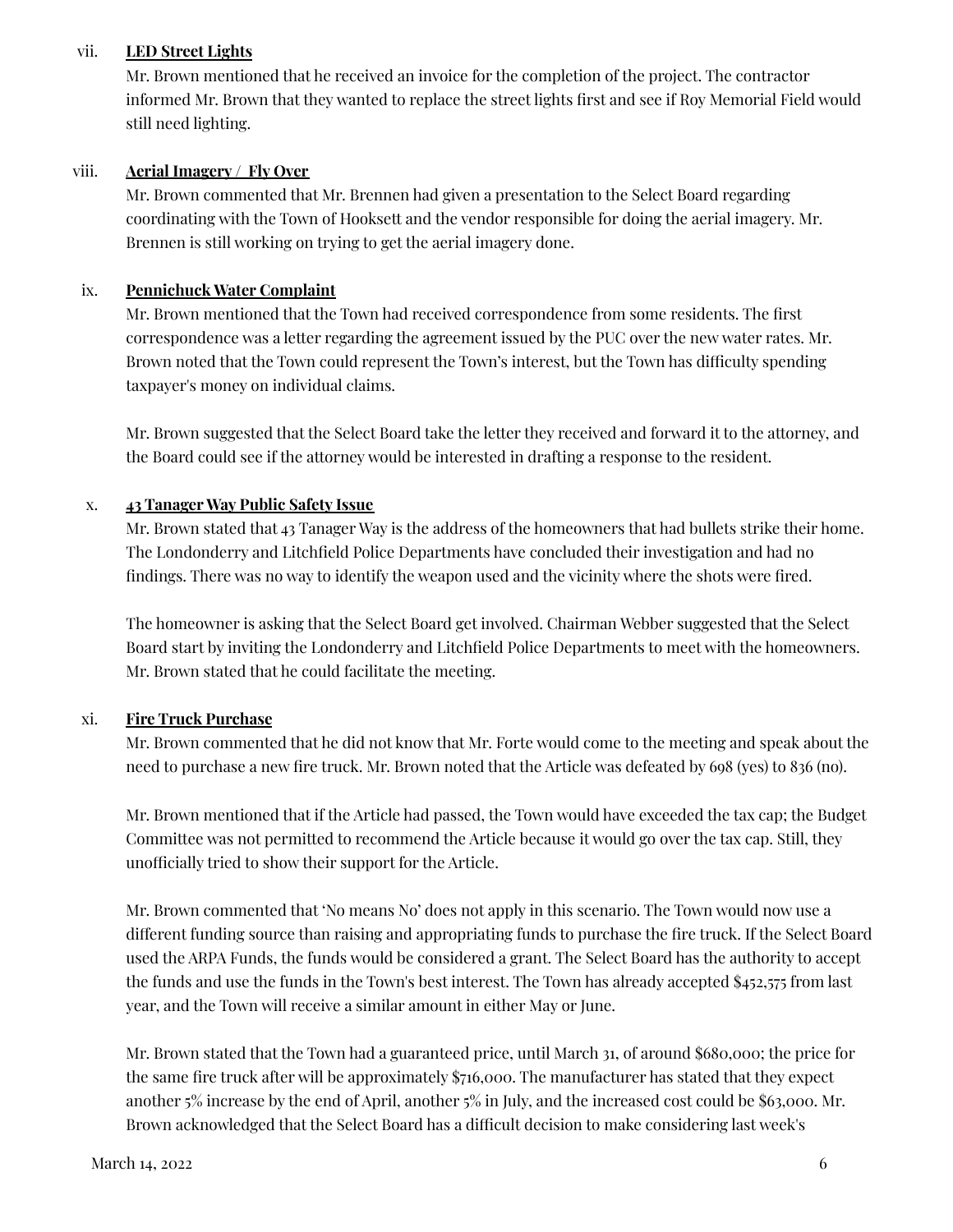election. He noted that the Board could hold a Public Hearing to see how the residents would feel about purchasing a fire truck with ARPA funds.

The Select Board discussed whether they have a moral obligation to purchase the fire engine for the safety of the residents and the firefighters. They also discussed how the residents voted no regarding buying a new fire engine, and some were not comfortable going against the resident's vote. The point was made that the Town held off a couple of years before asking the taxpayers to purchase a new fire engine. The residents voted no this year, but next year the price of a fire engine could increase by \$100,000.

Mr. Brown stated that Chief Frank Fraitzl informed Mr. Brown that he would reach out to Greenwood and see if they would extend the guaranteed price until after a Public Hearing. Mr. Brown added that to get the discounted price, the company is looking for 100% prepayment at the time of order.

## **11. Selectmen Reports:**

- **a. Selectman S. Webber:**
	- i. **Emergency Management Team:** Nothing to Report
	- ii. **Recreation Commission:** The Rec Commission has a meeting on March 22.

# iii. **School Facilities Improvement Committee:**

The School Facilities Improvement Committee has a meeting on March 23.

## iv. **Capital Improvement Planning Committee:** The CIP is going to meet on April 4th.

# **b. Selectman R. Leary - Budget Committee:**

The Budget Committee will meet on March 24. Selectman Leary mentioned that they have enough 'Purple Heart' community signs to do the entry roads into Litchfield. Mr. Leary noted that he was confident that the Veteran's group would help put up the signs. He added that it would be nice if the Historical Society would be willing to do a designation at their festivity.

Mr. Leary said he received a quote of \$1,100 to put sod down outside the Old Town Hall.

# **c. Selectman R. Lascelles - Heritage Commission:**

The Commission is supposed to meet in April.

**d. Selectman K. Lynch - Conservation Commission:** Nothing to report.

# **e. Selectman K. Queenan - Planning Board & NRPC:**

# **i. Planning Board-**

Selectman K. Queenan mentioned that the Planning Board canceled the meeting for Tuesday, March 15, at 7 pm. The next meeting will be on April 5, at 7 pm. Ms. Queenan added that she would contact Jayson Brennen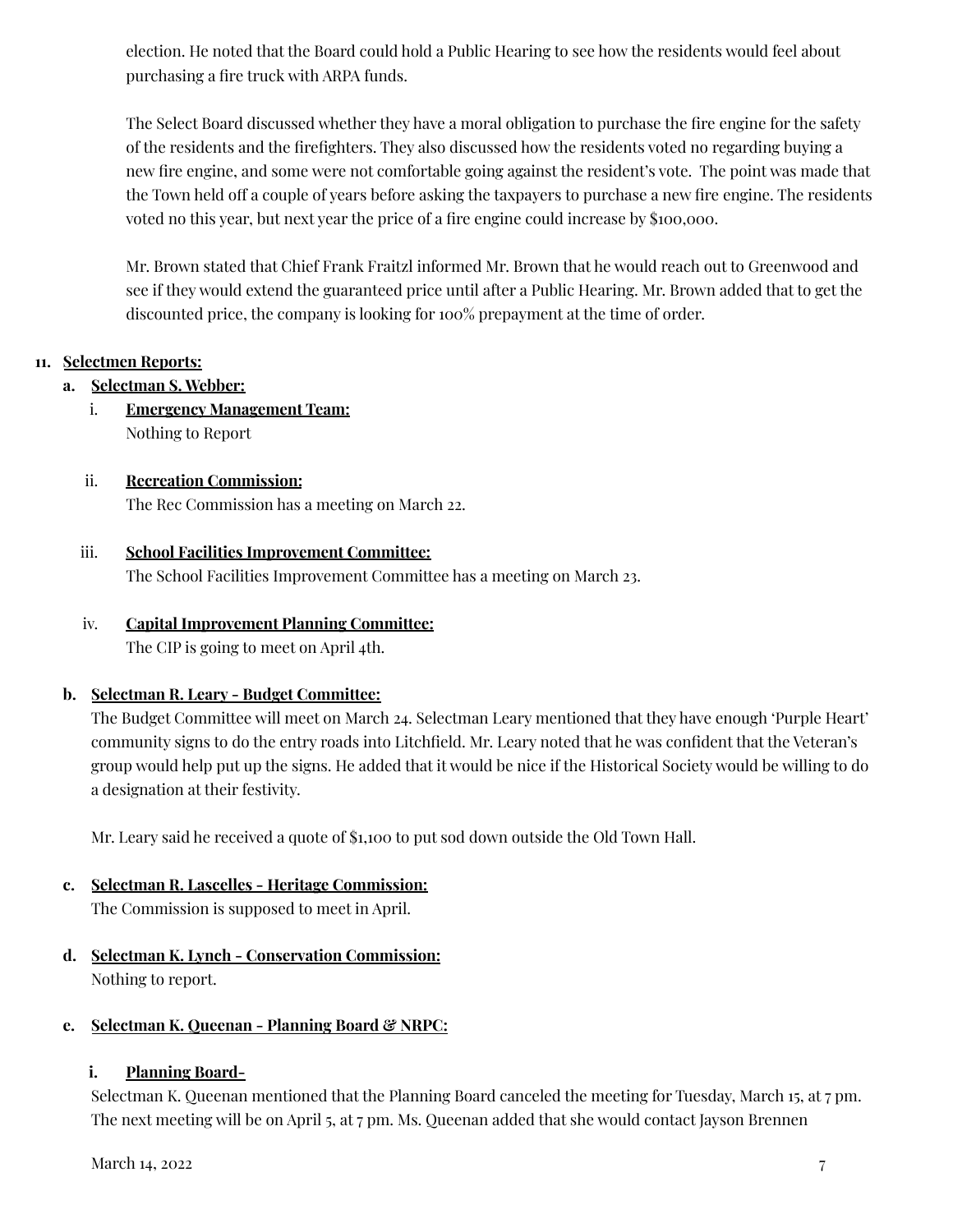regarding traffic calming measures on Albuquerque Ave.

### **ii. NRPC-**

Ms. Queenan stated that the next Commissioner meeting would be on March 16, at 7 pm.

### **12. Items Removed From Consent:**

**a.** None

### **13. Non-Public:**

Chairman Steven Webber mentioned that the Board would be entering Non-Public Session under RSA §91-A:3. II(a) - Dismissal, Promotion, or Compensation of Any Public Employee, and a second RSA §91-A:3 II(c) - Reputation. He asked for a motion to enter Non-Public at 8:32 pm.

**Motion:** (Selectman R. Lascelles / Selectman K. Queenan) So moved.

## **Discussion:** None

## **Roll Call:**

| a. | Selectman S. Webber | Yes. |
|----|---------------------|------|
|    |                     |      |

- **b.** Selectman R. Leary Yes
- **c.** Selectman R. Lascelles Yes
- **d.** Selectman K. Lynch Yes
- **e.** Selectman K. Queenan Yes

**Vote:** (5-0-0) The motion carried.

#### **14. Reconvene:**

| <b>Motion:</b> | Selectman Leary / Selectman Lynch motioned to adjourn the Non-Public Session at 9:55 pm. |
|----------------|------------------------------------------------------------------------------------------|
| Discussion:    | None                                                                                     |
| Vote:          | $(5-0-0)$ The motion carried.                                                            |

### **15. Adjournment:**

- **Motion:** Selectman Leary / Selectman Lynch motioned to adjourn the Public Session and seal the Non-Public minutes indefinitely because it was determined that divulgence of the information likely would adversely affect the reputation of any person other than a member of the Board at 9:55 pm.
- **Discussion:** None

**Vote:** (5-0-0) The motion carried.

Respectfully Submitted, Matthew Sullivan BOS Recording Secretary